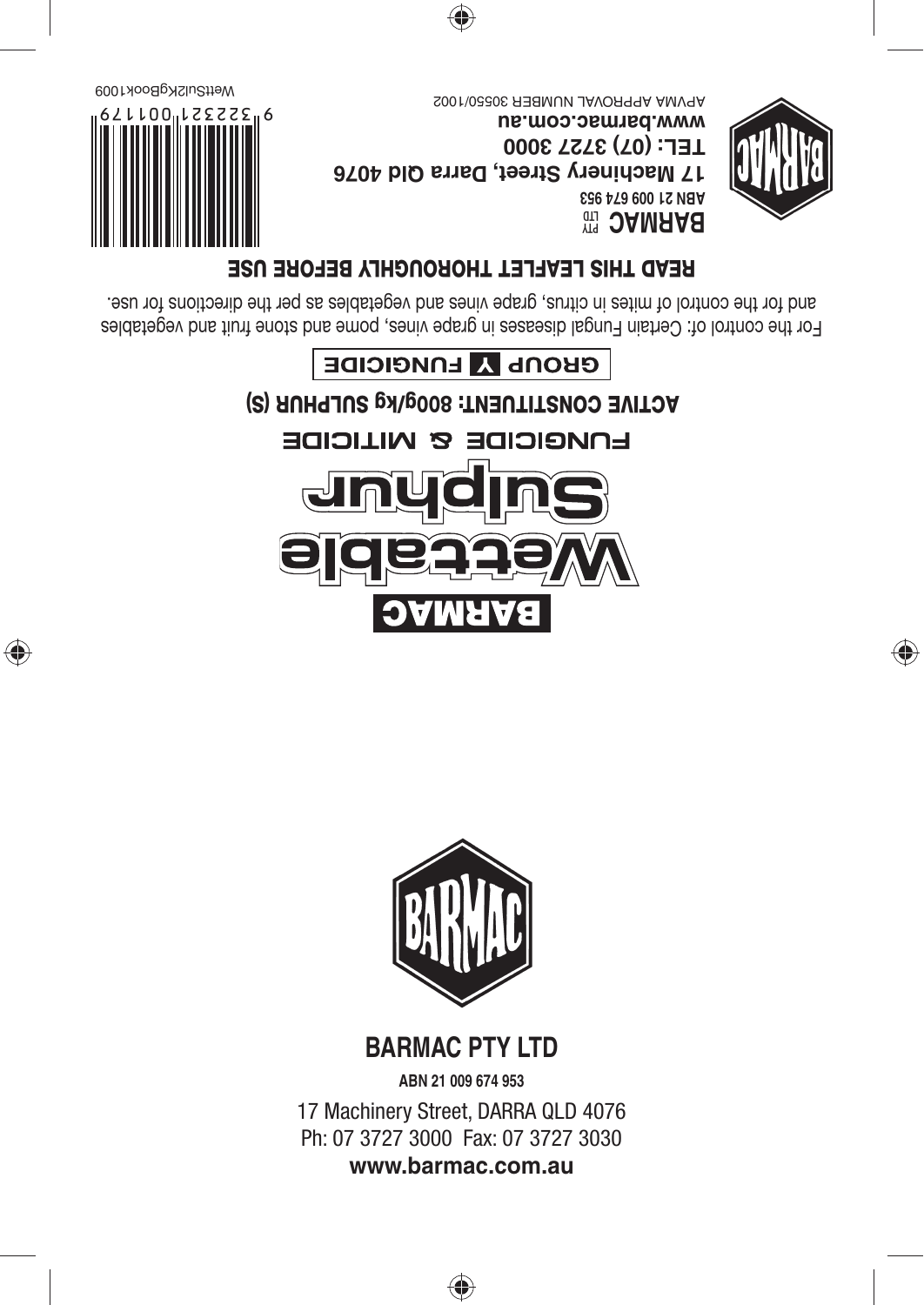# **DIRECTIONS FOR USE**

#### **Restraints**

DO NOT spray in hot weather. DO NOT apply 21 days before or after an oil spray. DO NOT mix with an oil spray.

| <b>Situation</b>                                    | Pest                                                                                      | <b>State</b>                | Rate per<br>100 L water | <b>Critical Comments</b>                                                                                                                                                                     |
|-----------------------------------------------------|-------------------------------------------------------------------------------------------|-----------------------------|-------------------------|----------------------------------------------------------------------------------------------------------------------------------------------------------------------------------------------|
| Vegetables<br>  (not<br>cucumbers or<br>rockmelons) | Powdery Mildew, Rust, Tomato<br>Russet Mite, Bean Spider Mite,<br><b>Two Spotted Mite</b> | SA. WA.<br>VIC, TAS<br>only | 200 to 300g             | Apply when pest or disease<br>is first seen and repeat as<br>necessary. Use the higher rate<br>in crops with a large leaf cover<br>or when conditions favour<br>disease or mite development. |
|                                                     | Powdery Mildew, Rust, Two<br><b>Spotted Mite</b>                                          | QLD only                    | 350q                    |                                                                                                                                                                                              |
|                                                     | Powdery Mildew, Rust, Tomato<br>Russet Mite, Bean Spider Mite.                            | NSW only                    | 200q                    |                                                                                                                                                                                              |
| Ornamentals                                         | Powdery Mildew, Two Spotted<br>Mite                                                       | VIC, TAS,<br>SA. WA<br>only | 200 <sub>a</sub>        | Apply when pest or disease<br>is first seen and repeat as<br>necessary.                                                                                                                      |
|                                                     |                                                                                           | QLD only                    | 350q                    |                                                                                                                                                                                              |
|                                                     | <b>Powdery Mildew</b>                                                                     | NSW only                    | 200q                    |                                                                                                                                                                                              |

marked and set up for this purpose clear of waterways, desirable vegetation and tree roots. Empty containers and product should not be burnt.

# **FIRST AID:**

If poisoning occurs, contact a doctor or Poisons Information Centre. Phone Australia 131126.

#### **MATERIAL SAFETY DATA SHEET:**

Additional information is listed on the Material Safety Data Sheet available from Barmac Pty. Ltd or at our internet site www.barmac.com.au

NOTICE: This product is designed only for the particular purposes indicated on the label. Failure to use the product strictly as directed may be illegal, prove dangerous and render the product ineffective. The buyer or user is responsible for any misuse or negligence in the handling, storage, use of or disposal of this material. Barmac Pty Ltd will not accept any responsibility whatsoever and howsoever arising and whether for consequential loss or otherwise in connection with the supply and use of this product other than those responsibilities mandatorily imposed by Statutes applicable to the sale and supply of these goods.



2

⊕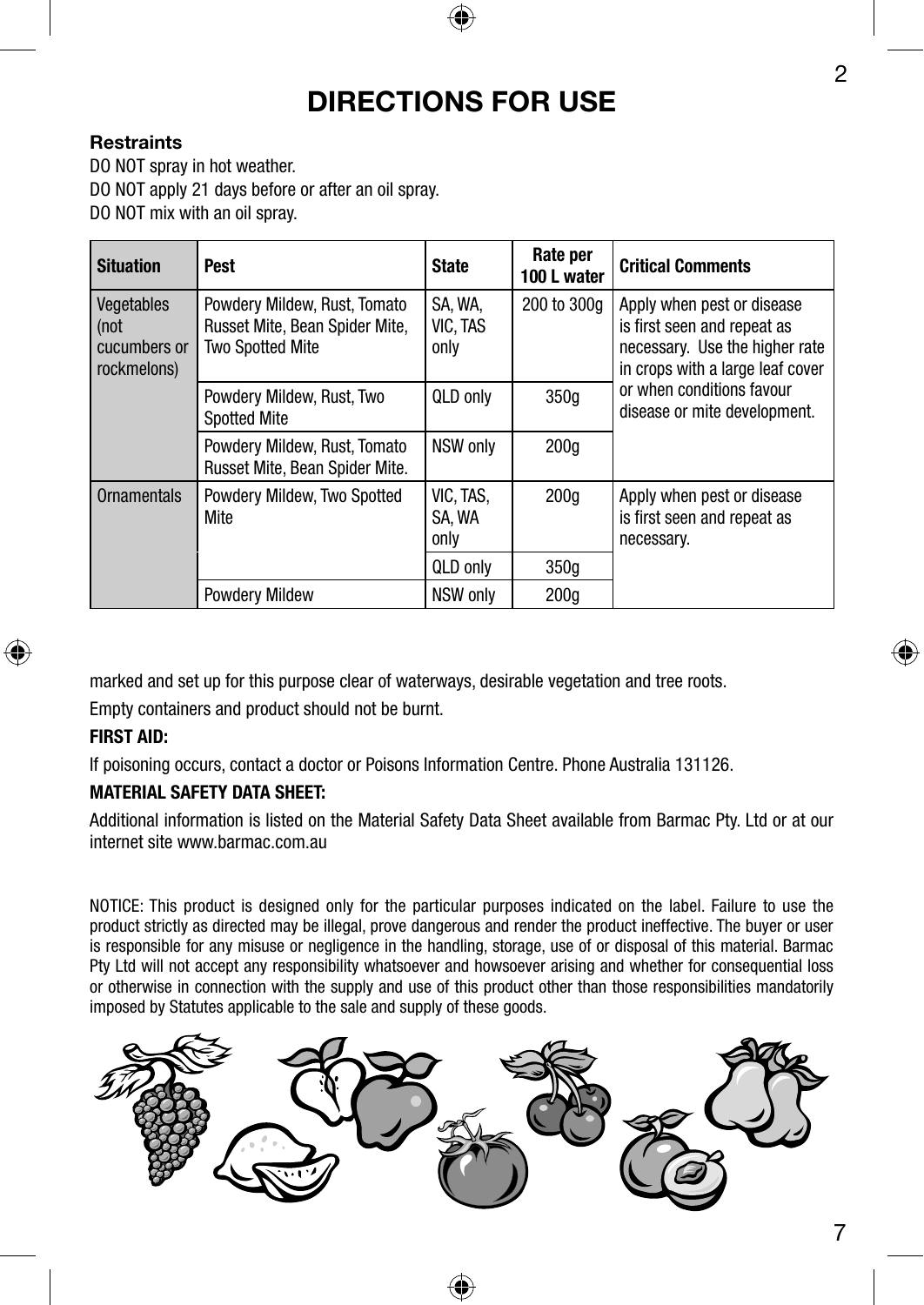## **ENDILECTION OF WILDLIFE, FISH, CRUSTACEA AND ENVIRONMENT:**

Toxic to fish. Do not contaminate streams, rivers or waterways with the chemical or used containers.

## **PROTECTION OF CROPS, NATIVE AND NON TARGET PLANTS:**

Do not apply under meteorological conditions or from spraying equipment which could be expected to cause spray to drift onto nearby susceptible plants, adjacent crops, crop lands or pastures.

## **EN. DR HIL C H OF AC ER OF T L: KEEP OU A ISPOS D DNA GE RA OTS**

Store in the closed original container in a cool, well-ventilated area. Do not store for prolonged periods in direct sunlight. Store in a locked room or place away from children, animals, food, feedstuffs, seed and fertilisers.

#### **Plastic Containers**

Triple or (preferably) pressure rinse containers before disposal. Add rinsings to the spray tank. DO NOT dispose of undiluted chemicals on site. If recycling replace cap and return clean container to designated collection point. If not recycling break, crush or puncture and bury empty containers in a local authority landfill. If no landfill is available, bury the containers below 500 mm in a disposal pit specifically marked and set up for this purpose clear of waterways, desirable vegetation and tree roots.

#### **ardboard Bags or Boxes C Paper or**

Puncture, shred and bury empty containers in a local authority landfill. If no landfill is available, bury the containers below 500 mm in a disposal pit specifically marked and set up for this purpose clear of waterways, desirable vegetation and tree roots.

#### **Plastic Bags**

◈

Single rinse bags before disposal. Add rinsings to spray tank. Puncture, shred and bury empty bags in a local authority landfill. If no landfill is available, bury the bags below 500 mm in a disposal pit specifically

|               |                                                              | QLD only<br>V <sup>Ino 2AT</sup>                         | 350g        | temperatures rise.<br>early in the season before<br>weather. Use the higher rate<br>bimund prinub exab A1-01 to<br>cm long and repeat at intervals<br>82-02 ens atoons neuw ylggA                                               |  |
|---------------|--------------------------------------------------------------|----------------------------------------------------------|-------------|---------------------------------------------------------------------------------------------------------------------------------------------------------------------------------------------------------------------------------|--|
|               | Powdery Mildew                                               | S AW, AS<br>mam' nic'                                    | 200 to 300g |                                                                                                                                                                                                                                 |  |
|               | vine Mite                                                    | ord only                                                 | 3200        | .noitstaeni to<br>higher rate for heavy incidence                                                                                                                                                                               |  |
| Grapes        | Grapeleaf Blister Mite                                       | vlno AW<br><b>SAC, CAT</b><br>mam' nic'                  | 200 to 300g | of pest or disease. Use the<br>asuapioni adt no pridence<br>Apply at 2-4 weekly intervals                                                                                                                                       |  |
|               | White Louse Scale                                            | <b>VINO WSN</b>                                          | 200 to 300g | rate for heavy infestations.<br>of an oil spray. Use the higher<br>in hot weather or within 21 days<br>autum. Do not use on citrus<br>arately during spring or<br>at petal fall or applied sep-<br>May be added to copper spray |  |
|               | Citrus Bud Mite                                              | vlno 2AT                                                 | 200 to 300g | .anoitstaetni<br>Use the higher rate for heavy<br>ysngs lio ns to aysb 12 nintiw                                                                                                                                                |  |
| <b>Citrus</b> | Rust Mite, Citrus Bud Mite<br>Citrus Rust Mite, Brown Citrus | vlno A <sub>C</sub><br><b>OLD, VIC &amp;</b><br>,AW ,W2V | 400 to 500p | use on citrus in hot weather or<br>thorough coverage. Do not<br>dtiw tauguA of ylul yeng2                                                                                                                                       |  |
|               |                                                              |                                                          |             |                                                                                                                                                                                                                                 |  |

⊕

⊕

6